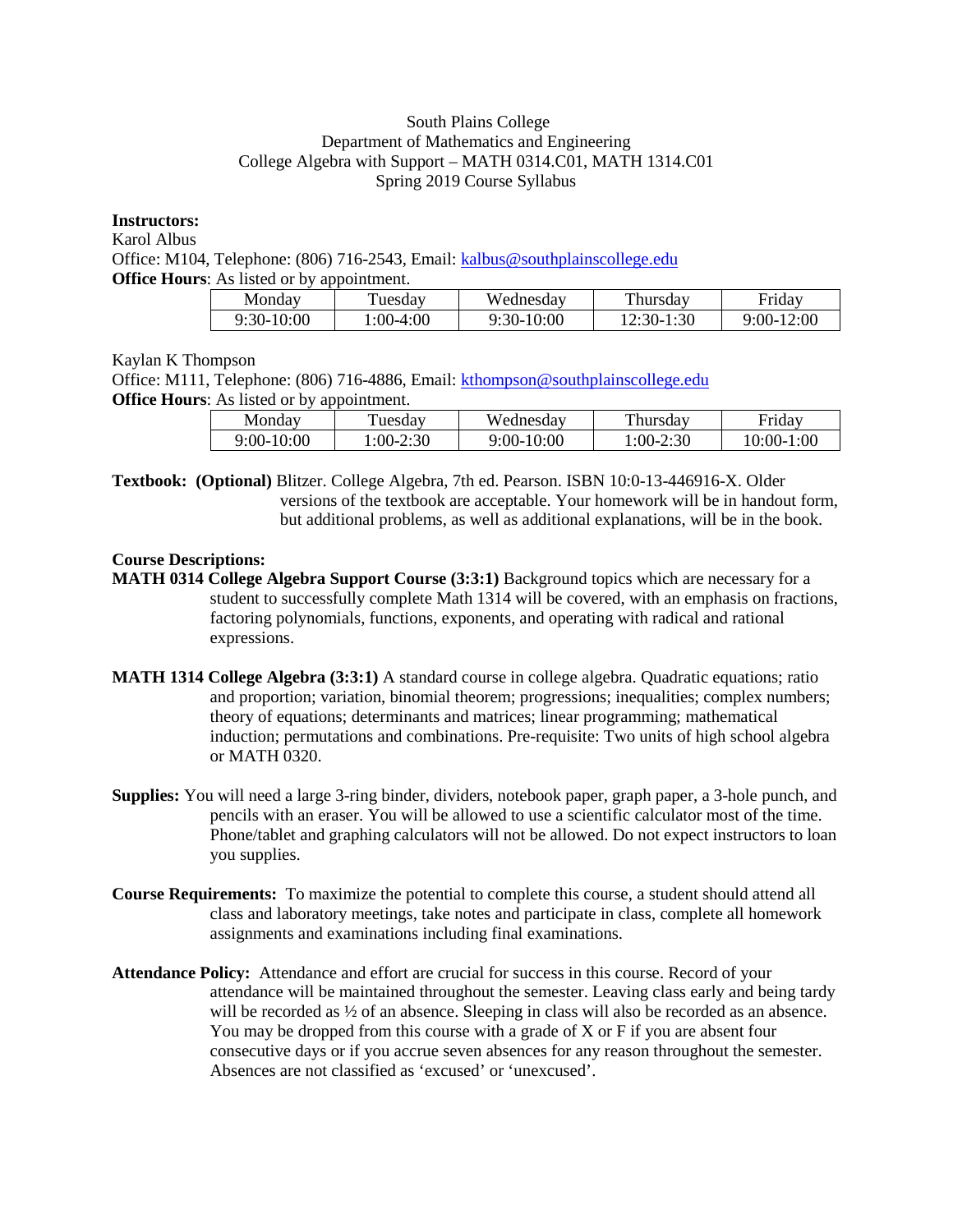### **Grading Policy:**

Homework/Quizzes/Lab Assignments/Binder Checks 10% 8 Unit Exams 72% Final Exam 18%

### **Homework/Quizzes/Lab Assignments/Binder Checks**:

- Homework assignments will be assigned during each class session and may be collected the following class period. Work the problems early enough to seek help if needed. You should expect to spend as much time outside of class as you do in class practicing homework problems and studying. Absolutely no late homework assignments will be accepted. If you are absent, you must email your assignment to me before or on the day of class to earn credit for the assignment. Otherwise, a zero will be given.
- Quizzes will be given during almost all class periods to demonstrate that you have practiced the skills from the previous class/classes. Make-up quizzes will not be given and a zero will be given.
- Periodically, lab assignments will be given, completed, and turned in during a class period. If absent, a zero will be given.
- All students will keep a binder which will be used as a reference and study guide. Your binder should be brought to class every day! The binder will be checked twice randomly by the instructor during the semester. Neatness and organization of a 3-ring binder are important.

**Exams**: There will be 8 unit exams given and a comprehensive final. Dates for the exams are on the course calendar. If for any reason you are going to miss an exam, you must contact us PRIOR to class time. Make-up exams will be given at the discretion of the instructor. Once you begin an exam, you will not be able to leave the classroom until the exam is submitted for grading.

**Grading Scale:** A 90-100 B 80-89 C 70-79 D 60-69 F 59 or below If you make a grade of A, B, or C then that is the grade you will be awarded for both halves of the course. However, if you COMPLETE THE COURSE and make a grade of D or F, then your grade for the 0314 course will be assessed at your instructor's discretion. If you pass MATH 0314 but not the MATH 1314 portion of the course, you will be able to register for MATH 1314 in future semesters.

#### **Student Learning Outcomes for MATH 0314**

Upon successful completion of this course, the student will be able to:

- 1. Perform order of operations of real numbers.
- 2. Perform operations using integer and rational exponents.
- 3. Factor and perform operations with polynomials.
- 4. Simplify and perform operations with rational expressions.
- 5. Simplify and perform operations with radical expressions.
- 6. Solve linear equations and equalities of a single variable.
- 7. Solve quadratic equations by factoring and quadratic formula.
- 8. Solve systems of two linear equations in two variables.
- 9. Graph linear and quadratic functions.

## **Student Learning Outcomes for College Algebra (MATH 1314):**

- 1. Demonstrate and apply knowledge of properties of functions, including domain and range, operations, compositions and inverses.
- 2. Recognize and apply polynomial, rational, radical, exponential and logarithmic functions and solve related equations.
- 3. Apply graphing techniques.
- 4. Evaluate all roots of higher degree polynomial and rational functions.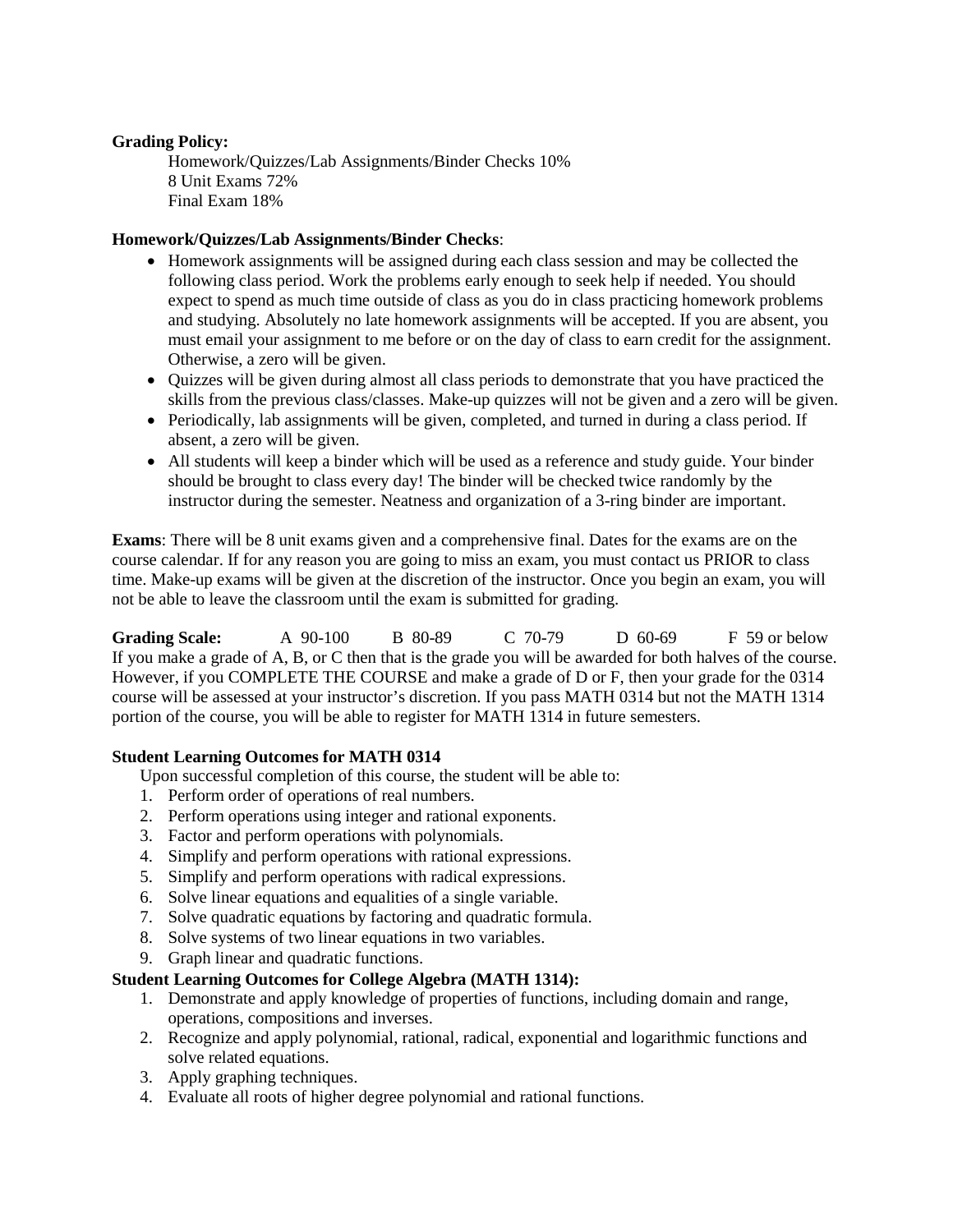5. Recognize, solve and apply systems of linear equations using matrices.

## **Student Responsibilities and Expectations:**

- 1. Come to class on time and prepared to learn. (Pencils, homework, notebook, calculator)
- 2. Read the syllabus.
- 3. Take notes, participate in class, and complete course assignments early enough to seek help if needed.
- 4. Food and drink are not allowed in class, with the exception of bottled water.
- 5. Cell phones and any other electronic devices must be silenced and put away before entering the classroom. Use of these devices during class will result in a zero for that day's quiz, homework, or exam.

### **Resources:**

- Blackboard is the online course management system that will be used for this course. The course syllabus, handouts for notes, reviews, as well as any other class handouts can be accessed through Blackboard. Your grades will also be posted there. You will want to check Blackboard regularly.
- Free tutoring is available in M116 on the Levelland campus. Hours for the tutors will be posted by the door of M116 and I will also post them on Blackboard.
- We are available to help you! Feel free to come by during our office hours or email us at [kalbus@southplainscollege.edu](mailto:kalbus@southplainscollege.edu) o[r kthompson@southplainscollege.edu](mailto:kthompson@southplainscollege.edu) .

**Use of Student Email:** The College provides a free, official, email account to all students to ensure efficient and secure communications between you and the College. Students will be required to use their college-issued email address to communicate with their instructor and all other college personnel, so it is easy to distinguish a student's email form spam. The College expects that students will utilize their college email addresses to send and receive communications with college personnel and will read email on a frequent and consistent basis.

**Equal Opportunity:** South Plains College strives to accommodate the individual needs of all students in order to enhance their opportunities for success in the context of a comprehensive community college setting. It is the policy of South Plains College to offer all educational and employment opportunities without regard to race, color, national origin, religion, gender, disability, or age.

## **Core Objectives:**

Communication Skills:

effective development, interpretation, and expression of ideas through written, oral, and visual communication.

- Develop, interpret, and express ideas through written communication
- Develop, interpret, and express ideas through oral communication
- Develop, interpret, and express ideas through visual communication

Critical Thinking:

creative thinking, innovation, inquiry, analysis, evaluation, and synthesis of information.

- Generate and communicate ideas by combining, changing, and reapplying existing information
- Gather and assess information relevant to a question
- Analyze, evaluate, and synthesize information

Empirical and Quantitative Competency Skills:

the manipulation and analysis of numerical data or observable facts resulting in informed conclusions.

- Manipulate and analyze numerical data and arrive at an informed conclusion
- Manipulate and analyze observable facts and arrive at an informed conclusion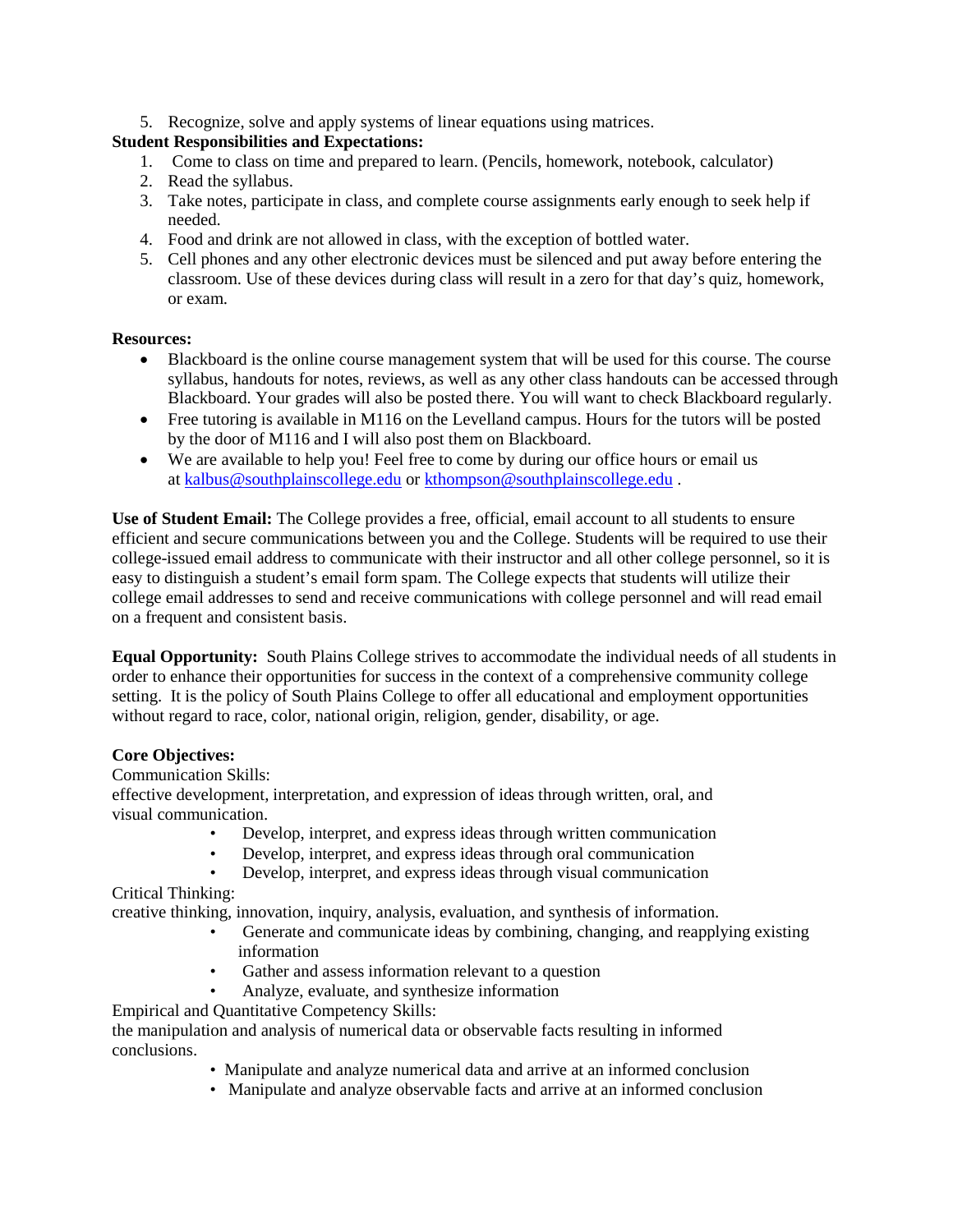**Disability Statement:** Students with disabilities, including but not limited to physical, psychiatric, or learning disabilities, who wish to request accommodations in this class should notify the Disability Services Office early in the semester so that the appropriate arrangements may be made. In accordance with federal law, a student requesting accommodations must provide acceptable documentation of his/her disability to the Disability Services Office. For more information, call or visit the Disability Services Office at Levelland Student Health & Wellness Center 806-716-2577, Reese Center (also covers ATC) Building 8: 806-716-4675, Plainview Center Main Office: 806-716-4302 or 806-296-9611, or the Health and Wellness main number at 806-716-2529.

**Sexual Harassment:** Sexual harassment includes unwelcome sexual advances or visual, verbal or physical conduct of a sexual nature. This definition encompasses many forms of offensive behavior, including gender-based harassment of a person of the same gender as the harasser, conduct of a sexual nature that creates an offensive, intimidating or hostile work environment; and coerced sexual conduct by a person in a position of authority in the workplace. Examples of prohibited sexual harassment include:

- a. unwelcome sexual flirtation or advances,
- b. offering employment, promotions or other benefits in exchange for sexual favors,
- c. making or threatening reprisals for refusing sexual advances,
- d. visual conduct such as leering; making sexual gestures; displaying sexually suggestive objects or pictures; cartoons or posters; suggestive or obscene letters, notes or invitations.
- e. verbal conduct such as derogatory comments; epithets; slurs; sexual innuendo; sexual jokes; graphic verbal commentaries about an individual's body; sexually degrading words used to describe an individual, and
- f. physical conduct such as unwanted, suggestive or offensive touching; assault; impeding or blocking movement.

Sexual or other forms of harassment of an employee or student by any College employee, regardless of position, will not be tolerated. Sexual harassment by a non-employee, for example, a customer, vendor or supplier, is also prohibited.

**Employee:** Any employee of the College.

**Student:** An individual enrolled in any credit or non-credit course at South Plains College.

**Campus Concealed Carry syllabus statement:** Campus Concealed Carry - Texas Senate Bill - 11 (Government Code 411.2031, et al.) authorizes the carrying of a concealed handgun in South Plains College buildings only by persons who have been issued and are in possession of a Texas License to Carry a Handgun. Qualified law enforcement officers or those who are otherwise authorized to carry a concealed handgun in the State of Texas are also permitted to do so.

Pursuant to Penal Code (PC) 46.035 and South Plains College policy, license holders may not carry a concealed handgun in restricted locations. For a list of locations, please refer to the SPC policy at: [\(http://www.southplainscollege.edu/human\\_resources/policy\\_procedure/hhc.php\)](http://www.southplainscollege.edu/human_resources/policy_procedure/hhc.php) Pursuant to PC 46.035, the open carrying of handguns is prohibited on all South Plains College campuses. Report violations to the College Police Department at 806-716-2396 or 9-1-1.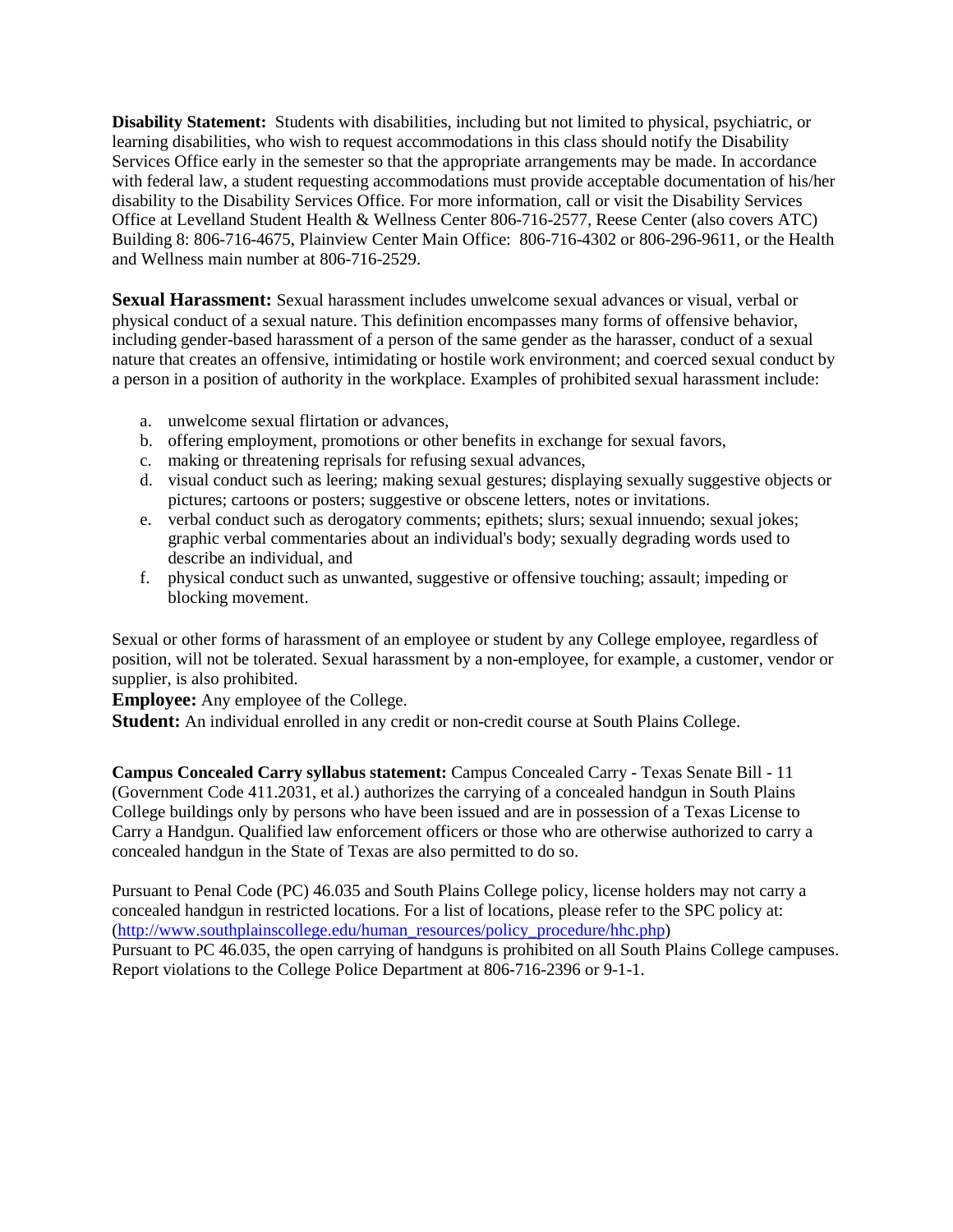| Date                       | rentau ve Course Beneuine<br><b>Topic</b>                         | Notes, Assignment       |
|----------------------------|-------------------------------------------------------------------|-------------------------|
| Jan 14                     | Course Introduction/ Integers, Fraction Multiplication & Division | Notes P1, Assignment P1 |
| $\overline{\text{Jan}}$ 15 | Fraction Addition & Subtraction, Order of Operations              | Notes P2, Assignment P2 |
| Jan $16$                   | Solving Linear and Absolute Value Equations                       | Notes 1, Assignment 1   |
| Jan 17                     | Solving Linear and Absolute Value Equations                       | Notes 2, Assignment 2   |
| $\overline{Jan}$ 21        | Martin Luther King Holiday - no class                             |                         |
| Jan $22$                   | <b>Polynomials: Exponent Rules</b>                                | Notes 3, Assignment 3   |
| <b>Jan 23</b>              | Polynomials: Add, Subtract & Multiply                             | Notes 4, Assignment 4   |
|                            | Factoring: GCF, Trinomials with a Coefficient of 1                |                         |
| Jan $24$                   | Factoring: Trinomials, Grouping & Special Products                | Notes 5, Assignment 5   |
| Jan 28                     | Summary of Factoring/ Solving by Factoring                        | Notes 6, Assignment 6   |
| Jan 29                     | Review 1                                                          | Review 1                |
| Jan 30                     | Exam 1                                                            |                         |
| Jan 31                     | Multiply and Divide Rational Expressions                          | Notes 7, Assignment 7   |
| Feb 4                      | Add and Subtract Rational Expressions                             | Notes 8, Assignment 8   |
| Feb 5                      | Add and Subtract Rational Expressions                             | Assignment 8B           |
| Feb 6                      | Multiply, Divide, Add & Subtract Rational Expressions             | Notes 9, Assignment 9   |
| Feb 7                      | <b>Solving Rational Equations</b>                                 | Notes 10, Assignment 10 |
| Feb 11                     | Review 2                                                          | Review 2                |
| Feb 12                     | Exam 2                                                            |                         |
| Feb 13                     | Simplifying Radicals/Rational Exponents                           | Notes 11, Assignment 11 |
| Feb 14                     | Add, Subtract & Multiply Radicals                                 | Notes 12, Assignment 12 |
| Feb 18                     | Rationalizing Radical Expressions & The Complex Number System     | Notes 13, Assignment 13 |
|                            | Part 1                                                            |                         |
| Feb 19                     | The Complex Number System Part 2 & Solving Radical Equations      | Notes 14, Assignment 14 |
|                            | Part 1                                                            |                         |
| Feb 20                     | Solving Radical Equations Part 2                                  | Notes 15, Assignment 15 |
| Feb 21                     | Review 3                                                          | Review 3                |
| Feb 25                     | Exam 3                                                            |                         |
| Feb 26                     | Functions Day 1                                                   | Notes 16, Assignment 16 |
| Feb 27                     | Functions Day 2                                                   | Notes 17, Assignment 17 |
| Feb 28                     | Function Operations, Compositions & Inverses                      | Notes 18, Assignment 18 |
| Mar 4                      | Linear Functions: Slope & Graphing                                | Notes 19, Assignment 19 |
| Mar 5                      | Linear Functions: Equations, Parallel & Perpendicular Lines       | Notes 20, Assignment 20 |
| Mar 6                      | Review 4                                                          | Review 4                |
| Mar 7                      | Exam 4                                                            |                         |
| Mar 11-15                  |                                                                   |                         |
|                            | Spring Break - no class                                           |                         |

# **Tentative Course Schedule**